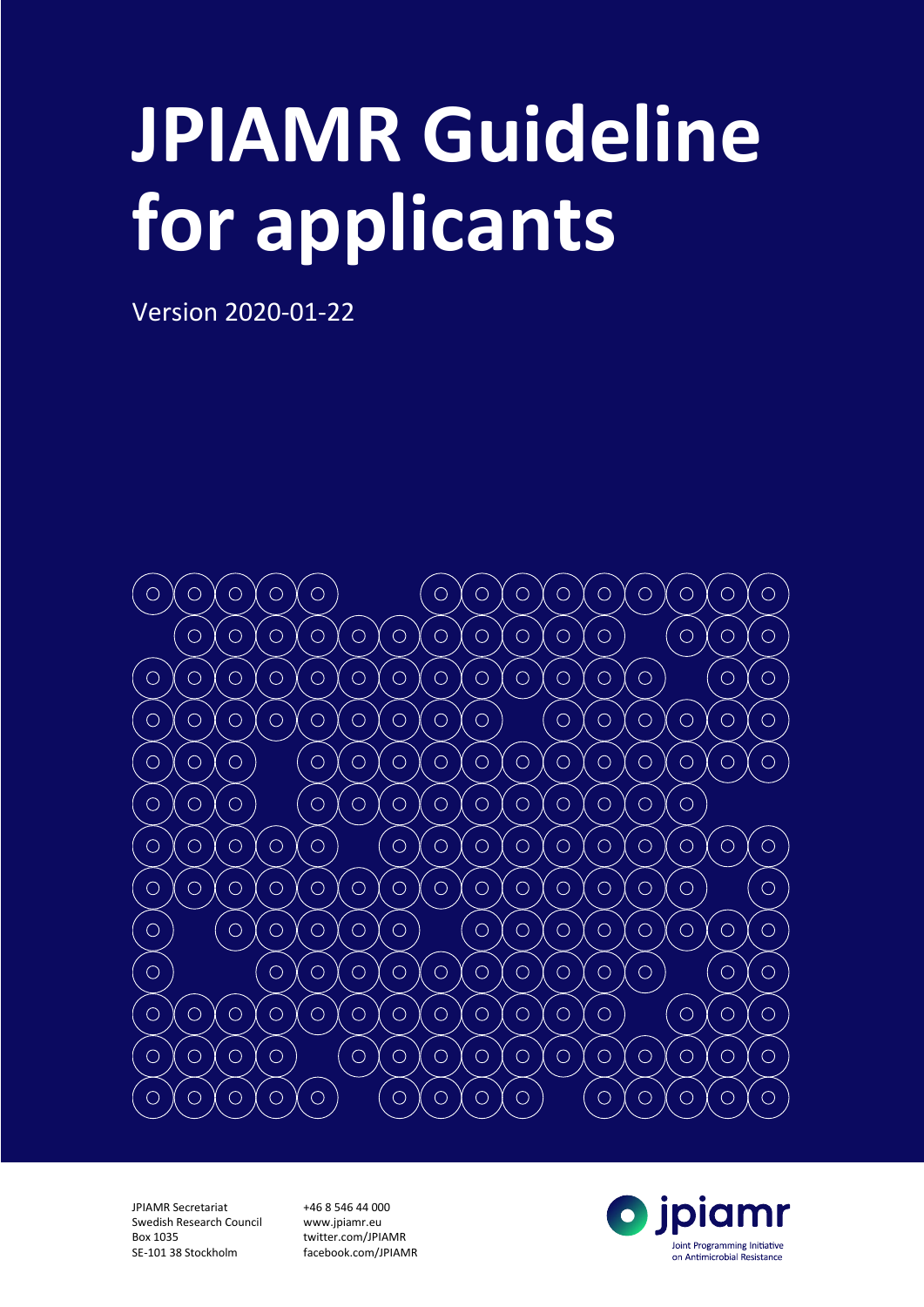# **Contents**

| The pre-proposal application form contains the following sections: 3       |
|----------------------------------------------------------------------------|
|                                                                            |
|                                                                            |
|                                                                            |
|                                                                            |
|                                                                            |
|                                                                            |
|                                                                            |
|                                                                            |
|                                                                            |
|                                                                            |
|                                                                            |
|                                                                            |
|                                                                            |
|                                                                            |
| Appendix A: Guidelines for Consortium Agreement for transnational Project/ |
|                                                                            |
|                                                                            |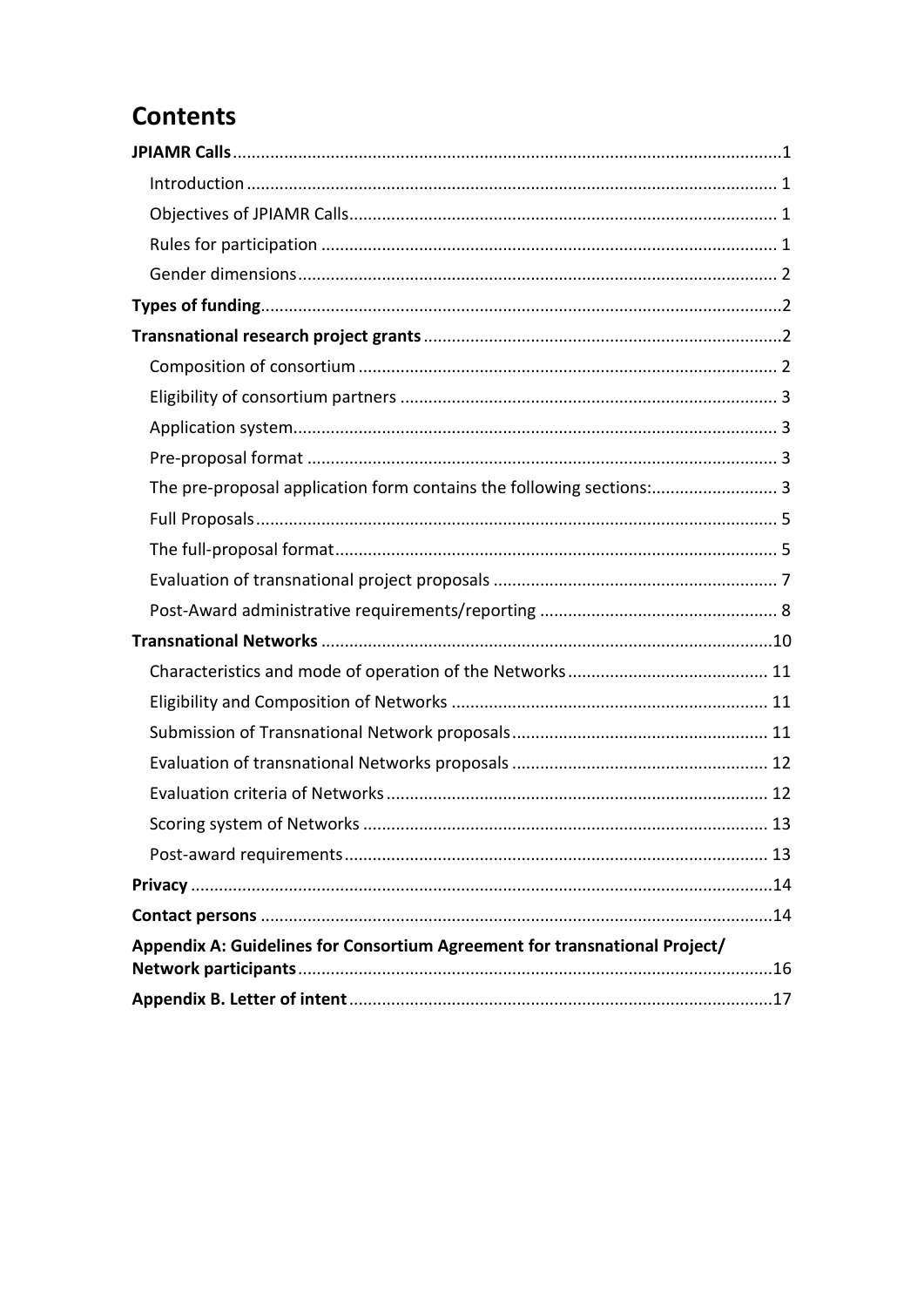# <span id="page-2-0"></span>**JPIAMR Calls**

## <span id="page-2-1"></span>**Introduction**

JPIAMR calls are transnational joint calls by research funding organisations from JPIAMR member countries that have decided to take part in the specific call. The calls enable researchers to collaborate across national and scientific borders to tackle the global challenge of antimicrobial resistance. JPIAMR calls are open to all eligible scientists from the countries participating in the call.

The total budget of a JPIAMR call is the sum of research grants made available by the participating funding organisations, where each national organisation will fund only scientists eligible to receive its national grants (i.e. a Virtual Common Pot). Hence, applicants must adhere both to the specific regulations of their national funding organisation/s and the JPIAMR rules according to these guidelines.

# <span id="page-2-2"></span>**Objectives of JPIAMR calls**

Th[e JPIAMR Strategic Research and Innovation Agenda](https://www.jpiamr.eu/wp-content/uploads/2019/05/JPIAMR_SRIA_final.pdf) defines six prioritised areas/pillars where research is needed. It serves as guidance for prioritising topics for JPIAMR calls for project proposals and networks as well as for the development of national research agendas and calls. All JPIAMR calls should fund excellent science that aims to close knowledge gaps.

JPIAMR calls aim to fund research proposals that address the following general objectives:

#### **Expected impact of proposal on reducing the burden of AMR**

JPIAMR research projects should have high impact on reducing the burden of AMR providing added value to society as a whole, public health, and economy, by closing knowledge gaps, discovering new drugs, developing diagnostics, and preventing the emergence and transmission of AMR. The funded projects are expected to have high impact on the translation of research into clinical practice, commercialisation of outputs, and policy uptake, in the near future.

## **Expected importance of the project on generating AMR research to provide efficiency of scale, international collaboration, and capacity building**

JPIAMR research projects should combine scientific and interdisciplinary competences and data, enabling larger scale projects that use resources and infrastructure not available within a single country, thus in a cost-effective way avoiding duplication and fragmentation of AMR research in the participating countries. Projects should be managed by international consortia building new networks between researchers, enhancing and increasing data sharing, using existing infrastructure, building capacity, and strengthening the European Research Area and the cooperation with non-European countries.

In addition, each call may also have specific objectives that proposals need to address.

#### <span id="page-2-3"></span>**Rules for participation**

Prior to submitting the proposal, applicants should refer to the national eligibility criteria and requirements in the call text, and contact their respective national funding organisation, as specified in the call text.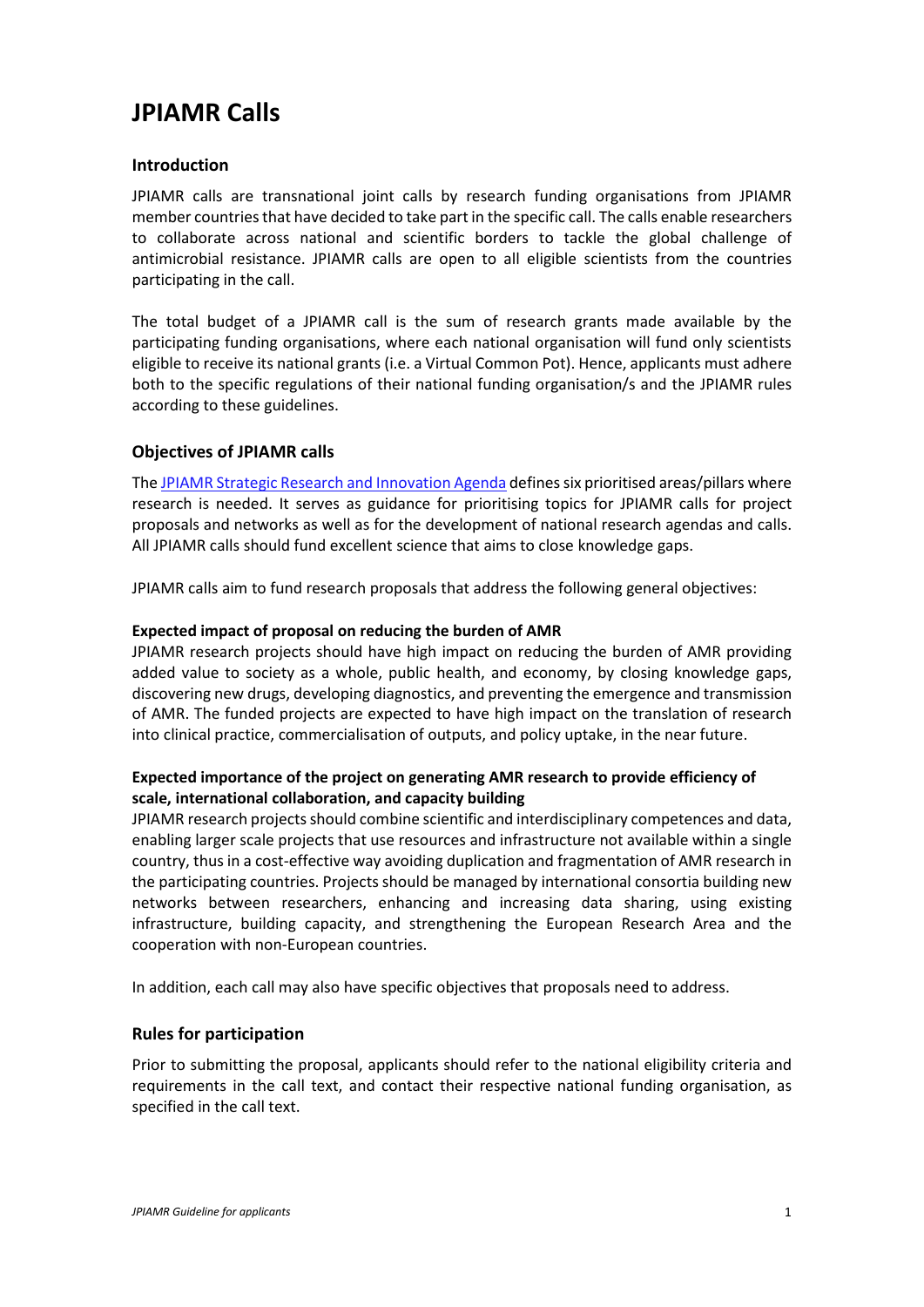# <span id="page-3-0"></span>**Gender dimensions**

Gender equality is an important consideration in research projects. Consortia, where relevant, should describe how the gender dimension, i.e. sex and/or gender analysis is taken into account in the project's content. Please note that this does not only refer to gender balance in the teams in charge of carrying out the project but also to the content of the planned research and innovation activities. Sex and gender analysis refers to biological characteristics and social/cultural factors respectively.

# <span id="page-3-1"></span>**Types of funding**

The JPIAMR currently employs two different types of funding; (1) research project grants and (2) Network grants. Research project grants are three-year grants and Networks should be active for between 6-[1](#page-3-4)2 months<sup>1</sup>. Applicants should refer to the call text for specific conditions regarding type and period of funding.

# <span id="page-3-2"></span>**Transnational research project grants**

Research project grants are peer reviewed in a two-stage procedure. At both stages, a single joint proposal document shall be prepared by the project participants of a joint transnational proposal, to be submitted to the Joint Call Secretariat by the Coordinator of the proposal according to the specific instructions of the call text.

| January                         | <b>Publication of the JPIAMR Call</b>                  |
|---------------------------------|--------------------------------------------------------|
| March                           | Submission deadline for pre-proposals                  |
| May                             | Full proposal invitations sent to project coordinators |
| July                            | Submission deadline for full proposals                 |
| October/November                | Final funding decision announced to applicants         |
| December/January following year | <b>Start of funding</b>                                |

The two-step application process (pre-proposal, full proposal) will have the following timeline:

# <span id="page-3-3"></span>**Composition of consortium**

- A minimum of three (3) eligible partners from three (3) different countries participating in the call
- A maximum of six (6) eligible research partners can be part of a consortium participating in the call, or as specified in the call text. Partners not asking for funding must also be noted in the project proposal. The number of partners not requesting funding may not exceed two per project proposal.
- The project proposal cannot include more than one or two eligible research partners funded by the same funding organisation. Please note that different countries have different requirements; please consult national regulations for further information.

<span id="page-3-4"></span>*<sup>1</sup> This may vary depending on the call. Please refer to the call text for individual calls for more information.*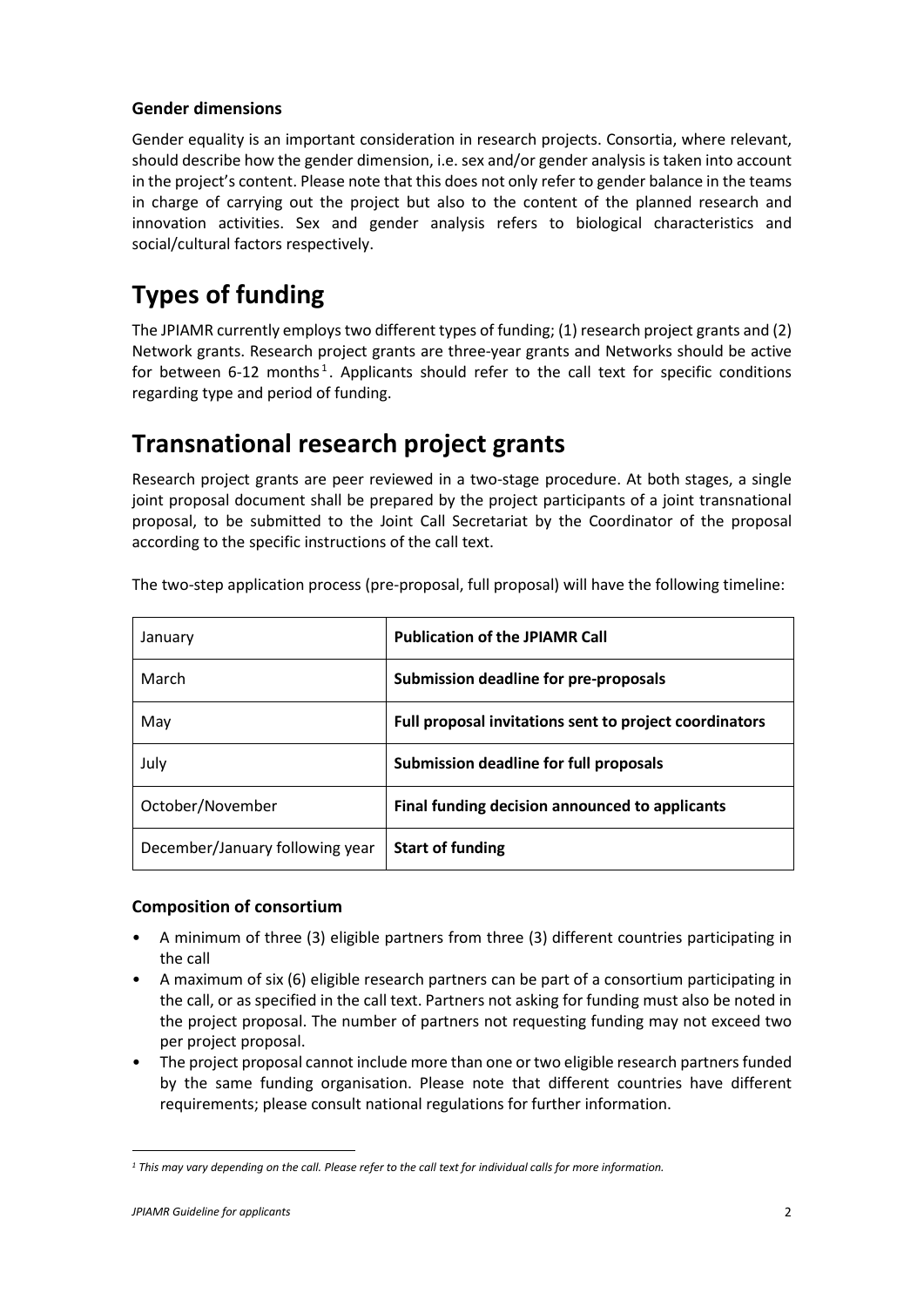• The consortium coordinator, and the majority of the partners in a consortium, must be eligible to receive funding from the funding organisations participating in the call. There should not be more than two partners who secure their own funding and contribute substantially to the work packages present in the consortium. The budget of a non-funded partner shall not exceed 30% of total transnational project budget requested.

## <span id="page-4-0"></span>**Eligibility of consortium partners**

The consortium coordinator must verify that each partner involved in the project proposal is eligible to receive funding by its funding agency. Non-eligible partners must submit a signed statement declaring that they will run the project with their own resources.

*NB: Proposals that do not meet the national eligibility criteria and requirements will be declined without further review.*

## <span id="page-4-1"></span>**Application system**

The application must be submitted electronically as specified for the call in question at JPIAMR homepage. No other routes are accepted.

The joint proposal document should be in English, and follow the template provided. The application should be prepared by the project participants and submitted by the coordinator, using the online application tool (see above).

In addition to the information required in the electronic application system, applicants are required to fill in and upload the "JPIAMR pre-proposal application form" to the submission tool.

The whole application must be written in page format DIN A4 (specify format in cm) using Arial 11, single-spaced, margins of 1.27 cm. Incomplete proposals, proposals using a different format or exceeding length limitations of any sections will be rejected without further review.

#### <span id="page-4-2"></span>**Pre-proposal format**

<span id="page-4-3"></span>The pre-proposal application form contains the following sections:

#### **1. Project title and acronym**

- a. Title: max. 150 characters including blanks
- b. Acronym: max. 20 characters
- 2. **Consortium coordinator** (Partner 1)
- 3. **Research partners** (see table in application form)
	- a. Research partners asking for funding
	- b. Associated research partners not asking for funding
- 4. **Duration of the project** (max. 36 months)
- **5. Total funding applied for**
- 6. **Keywords:** Identify between three and seven keywords that represent the scientific content.
- 7. **Abstract** (max. 1600 characters including spaces)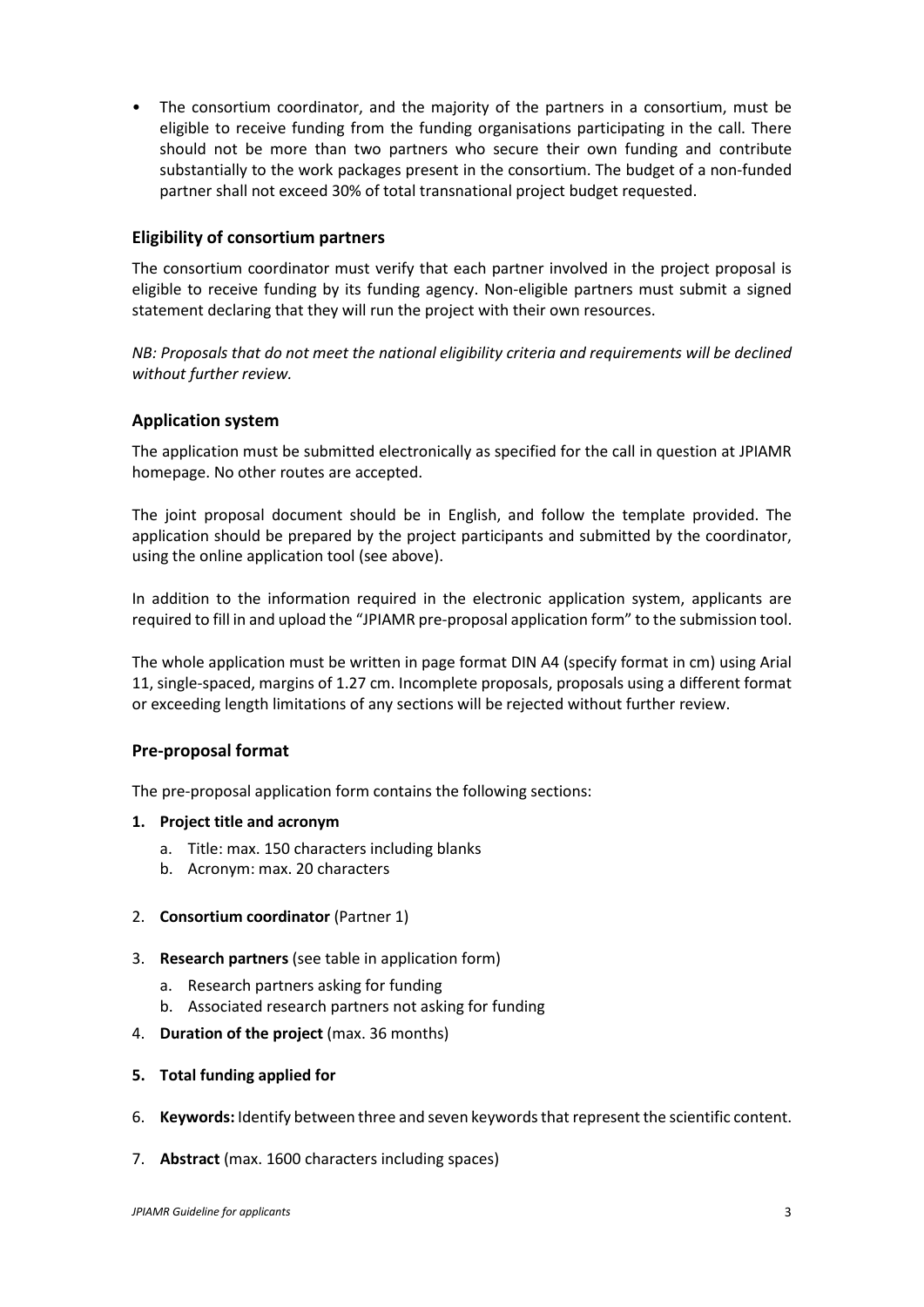- 8. **Description of the project** (converted into pdf document: max. 5 pages), including:
	- Background, present state of the art and preliminary results obtained by the consortium members;
	- Objectives, the rationale, the methodology highlighting the novelty, originality and feasibility;
	- Description of the unmet medical and patient need that is addressed by the proposed work and the potential health impact that the results of your proposed work will have;
	- Added value of the transnational collaboration.
	- Ethical considerations: Present the ethical issues raised by the research, and explain how they will be addressed in the research activities. If the research does not raise any ethical issues, this should also be stated. We also ask you to indicate whether the research includes animal experiments, experiments involving human subjects, or the handling of personal data.

*N.B. As from 12 October 2015, anyone who uses genetic resources (genetic material of actual or potential value) and traditional knowledge pertaining to genetic resources, which were accessed after 12 October 2014, shall follow the EU ABS declaration and declare that the resource and the knowledge used have been obtained in line with the applicable legislation, and distribute any benefit deriving from the use thereof in a fair and reasonable way.*

*Exceptions apply to human genetic resources, material covered by the International Treaty on Plant Genetic Resources for Food and Agriculture, material included in the WHO´s Pandemic Influenza Preparedness Framework and genetic material obtained from the Deep Seas.*

- 9. **Diagrams, of the work plan, figures etc. to support the workplan, timeline, work flow and interconnections of work packages** (Gantt chart, Pert or similar, max. 2 pages).
- 10. **List of references** (max. 1 A4 page)
- 11. **Budget table** (optional, see template in pre-proposal form)

Budget should be specified in accordance with national regulations. For budget questions, applicants must refer and adhere to their own specific national regulations and scientific remits as detailed in the National and Regional Requirements.

#### 12. **CV for each principal investigator including**:

- A description of the main domain of research
- Education: Graduate studies, specialist degree, as well as basic and advanced education.
- Professional history: Current employment and longer relevant positions you have held, postdoctoral visits and research exchanges that are relevant for the described research and any longer interruption in the research that has affected your ability to qualify as a researcher.
- Merits and awards: Fellowship, supervised persons (postdocs and postgraduate students; indicate the total number for each category and indicate up to 10 persons that are most relevant), up to 10 of your most relevant awarded competitive grants, up to 10 of your most relevant awards and distinctions, as well as up to 20 potential other merits of relevance to the application.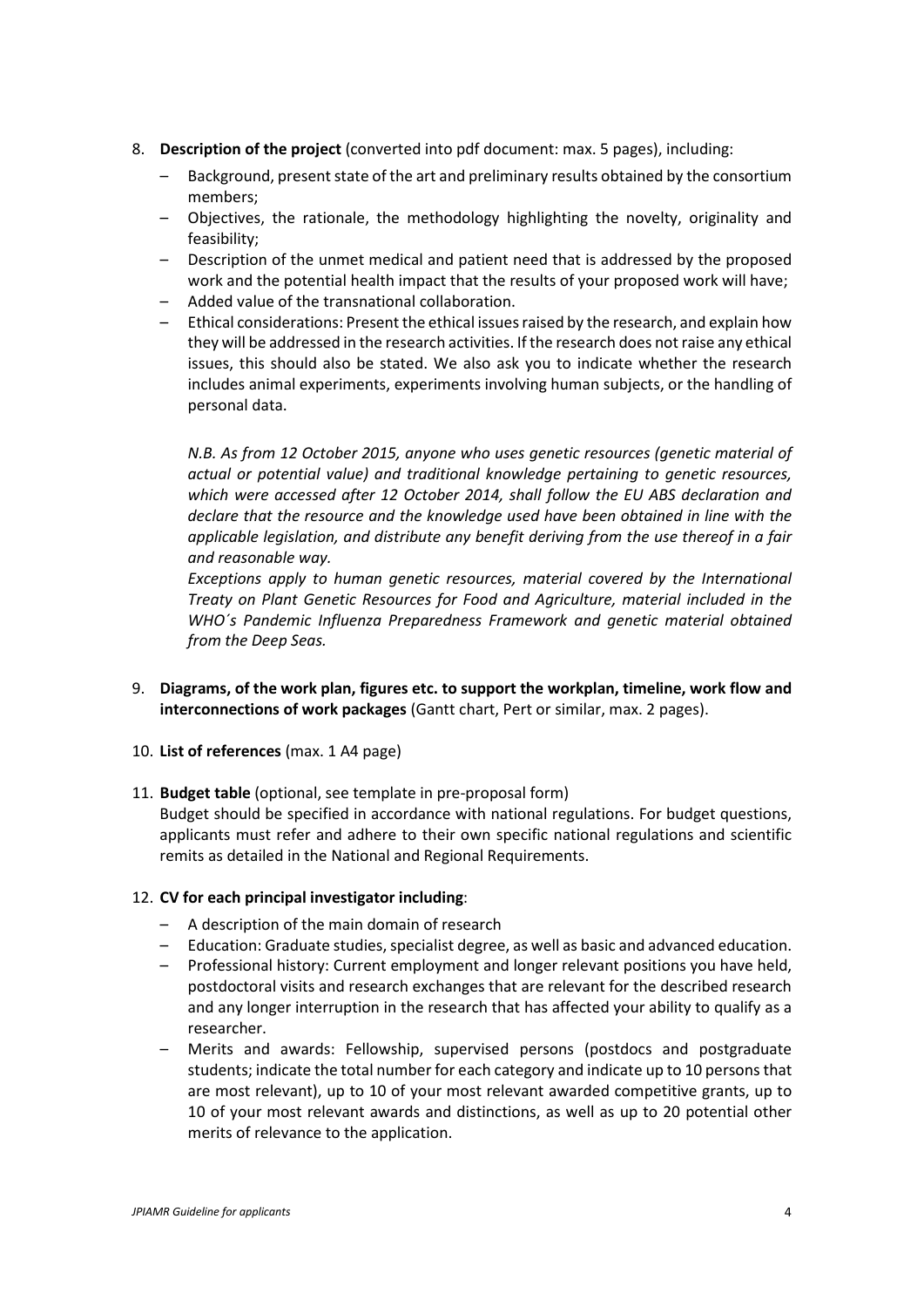- Intellectual property: E.g., patents and freely available computer programs that you have developed, please indicate up to 10 of your most relevant.
- List of the 5 most relevant publications within last five years relevant to the proposal (converted into pdf document: max. 1 page per principal investigator).
- 13. **Date and signature of the coordinator and signed letters of intent from partners uploaded** (according to template in Annex B)

## <span id="page-6-0"></span>**Full Proposals**

After the initial peer review process, selected consortia will be invited by e-mail from the JCS to submit a full proposal. The full proposal should be submitted using the JPIAMR "Full proposal application form". In the full proposal, applicants should respond to suggestions, questions or comments from the review of the pre-proposal. Changes to proposal between pre- proposal stage and full proposal.

The following modifications are allowed when preparing a full proposal:

- Changing the consortium is normally restricted to one research group applying for funding (i.e., only one research group may be added, removed or exchanged) and in the following cases:
	- where a research group from the pre-proposal has been declared non-eligible by the respective funding agency
	- where the modification is based on the feedback from the pre-proposal evaluation by the PRP.
- Research groups not applying for funding (external collaborators) may be included, excluded or changed which must be justified in the proposal.
- Changes to the work plan should be based on a recommendation from the preproposal evaluation or they must be well justified in the full proposal.
- Changes to the budget of individual research groups are allowed. However, this requires approval by the respective funding organisation, the CSG and must be scientifically justified.

#### <span id="page-6-1"></span>**The full-proposal format**

#### **Basic project data**

Title, acronym, project duration, start and end dates, total requested funding, keywords, project abstract)

#### **Consortium description**

- Consortium coordinator (partner 1)
- Research partners
	- Research partners asking for funding
	- Associated research partners not asking for funding

#### **1. Project description**

- a. Background and current state of the art in the research field (max 1 page)
- b. Preliminary results obtained by the consortium members (max. 2 pages)
- c. MANDATORY Information for the reviewers or comments on the reviewers´ feedback from the pre-proposal evaluation. You must summarise the modifications with regard to your pre-proposal (max. 1 page)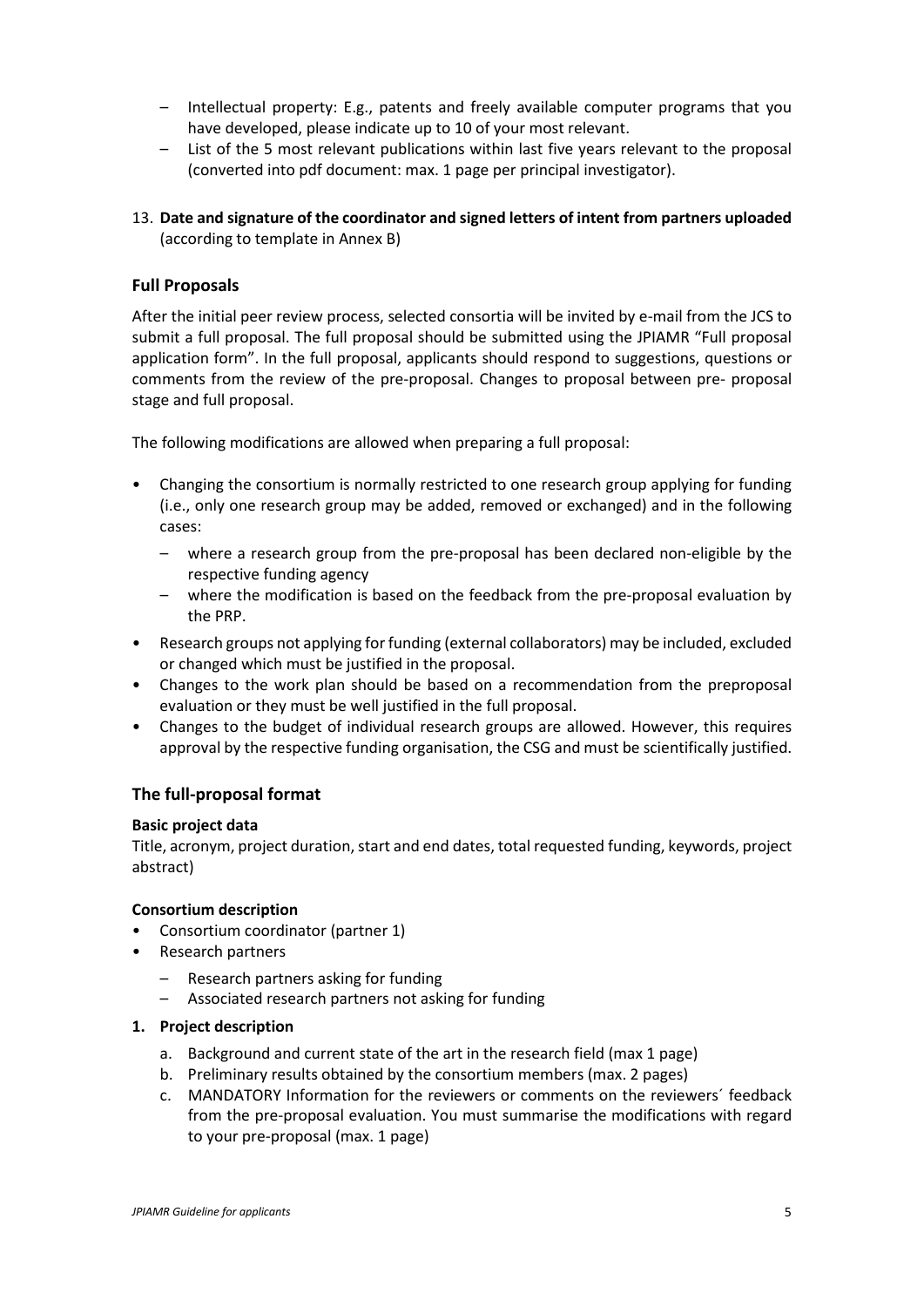- **2. Description of the aims; list the main objectives of the proposed research in order of priority**
- 3. **Work plan** (max. 12 pages), it must contain:
	- a. Description of the working program including the importance of the research, objectives, the rationale and the methodology, highlighting the novelty, originality and feasibility of the project;
	- b. Description of the research team and environments
	- c. Clearly defined responsibilities and workloads (expressed in person months) of each participating research partner, time plan, including project coordination and management;
	- d. References
	- e. Diagrams and figures
	- f. Exploitation and dissemination
	- g. Ethics and Research Governance
- 4. **Diagram which compiles the work plan, timeline, sequencing of work packages, the contribution of the partners to each work package and their interactions**(Gantt chart, Pert or similar, max. 1 page)
- 5. **Description of the added value of the proposed transnational collaboration, including the academic beneficiaries** (max. 1 page)
- 6. **Potential impact that the results of the proposed work will have on future clinical, public health and/or other socio-economic health relevant applications and exploitation / dissemination of project results** (max. 1 page)
- 7. **Explain how you are planning on managing your research results and outline your data management plan (Knowledge management strategy).** (max. 2 pages)
- 8. **What outputs will be created?** (max. ½ page)
- 9. **Please list any potential risks associated to the project results** (max. ½ page)
- 10. **Description of patents and present / future position with regard to intellectual property rights, both within and outside the consortium** (e.g. any barriers to sharing materials or translating the results into clinical application) (max. ½ page)
- 11. **Description of ongoing or submitted research grants of each participating partner related to the present topic** (indicating funding sources [include at least: ID number, amount and duration of funded project; funding agency] and possible overlaps with the proposed project) (max. ½ page per research partner)
- 12. **Statement on ethical and legal issues for each participant according to national regulations** (If the research does not raise any ethical or legal issues, this should also be stated. If any ethical permit is required, include status of permit (not applied / under review/ permit granted and date of submission/approval). Pertains to data protection, human, participation, use of animals in accordance with the suggestions of the ARRIVE-Guidelines). (max. ½ page per research partner)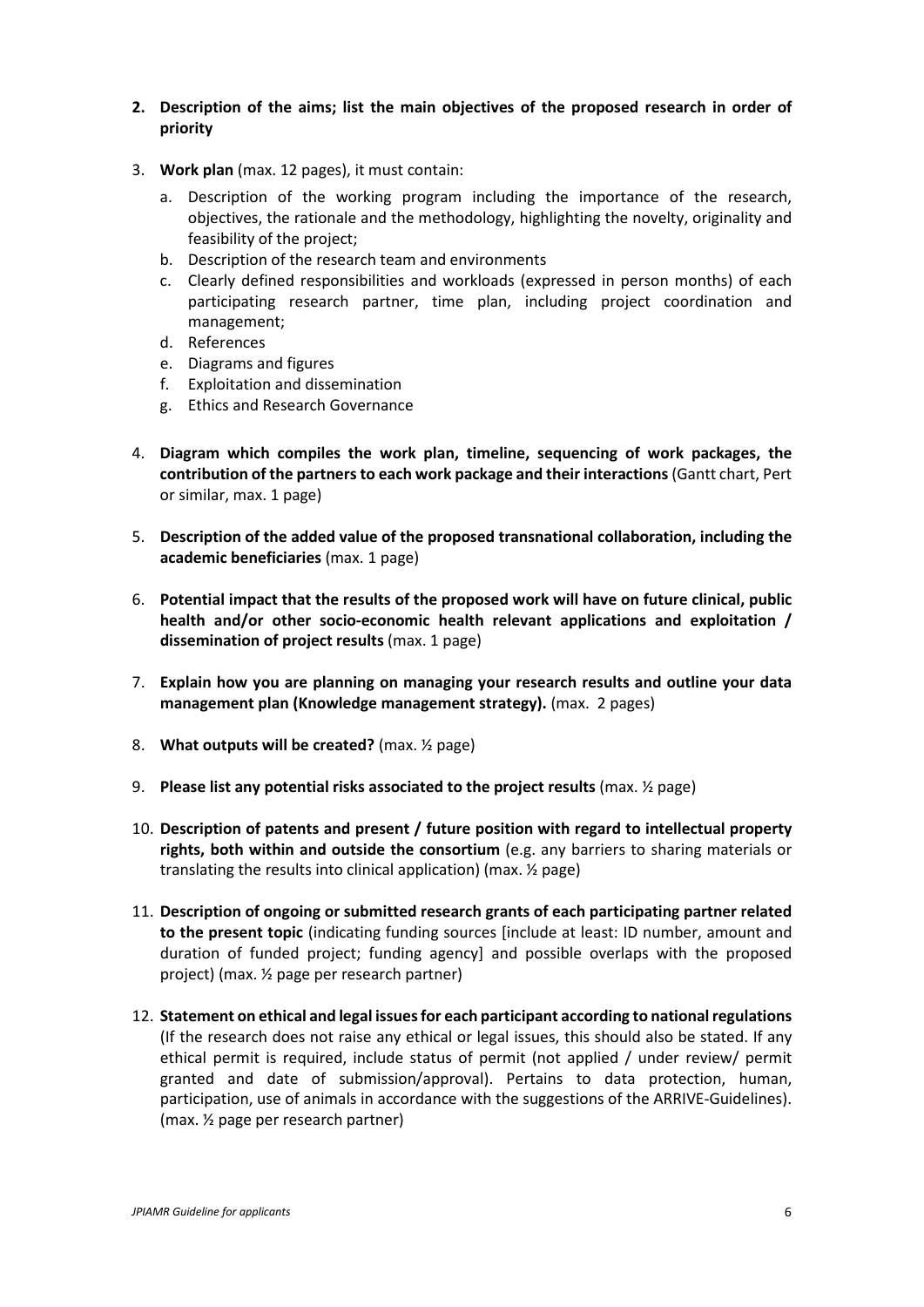- 13. **Concept for sustainability of infrastructures initiated by the project**(e.g. registries, cohorts, biobanks, databases etc.) and their possible interaction with European Infrastructure Initiatives (where applicable, e.g. BBMRI, ELIXIR, EATRIS, ECRIN, EU-Openscreen, etc.) (max. 1 page)
- 14. **Description of participation/engagement of industry and/or patient organisations within the proposal, including their role and contribution** (max. 1 page, only if applicable).
- 15. **Scientific justification of requested budget** (rational distribution of resources in relation to project's activities, partners responsibilities and time frame; please also specify co-funding from other sources necessary for the project if applicable) (max. ½ page per research partner)
- 16. **Financial plan: sum of year 1-3. Please describe the requested budget only** (see table in application form). **For budget questions, applicants must refer and adhere to their own specific national regulations and scientific remits as detailed in the National and Regional Requirements.**
- 17. **CVs for each participating partner leader.** For instructions, please see the pre-proposal section.
- 18. **Letter of Intent of each participating partner:** Declaration on their willingness to cooperate within the research consortium

# <span id="page-8-0"></span>**Evaluation of transnational project proposals**

Pre-proposals and full proposals will be assessed by international experts according to specific evaluation criteria (see below).

#### **Evaluation criteria:**

- 1. **Excellence** (Score 0-5, 5 is best)
	- a. Clarity and pertinence of the objectives
	- b. Credibility of the proposed approach and methodology
	- c. Soundness of the concept
	- d. Innovative potential
	- e. Competence and experience of participating research partners in the field(s) of the proposal (previous work in the field, specific technical expertise
- 2. **Impact** (Score 0-5, 5 is best)
	- a. Potential of the expected results for future clinical, public health and/or other socioeconomic health relevant applications including patients' needs
	- b. Added value of transnational collaboration: gathering a critical mass of patients/biological material, sharing of resources (models, databases, diagnosis etc.), harmonisation of data, sharing of specific know-how and/or innovative technologies
	- c. Effectiveness of the proposed measures to exploit and disseminate the project results (including management of IPR), to communicate the project, and to manage research data where relevant
	- d. Industry and Patient Organization participation/engagement (when appropriate/applicable)
- 3. **Quality and efficiency of the implementation** (Score 0-5, 5 is best)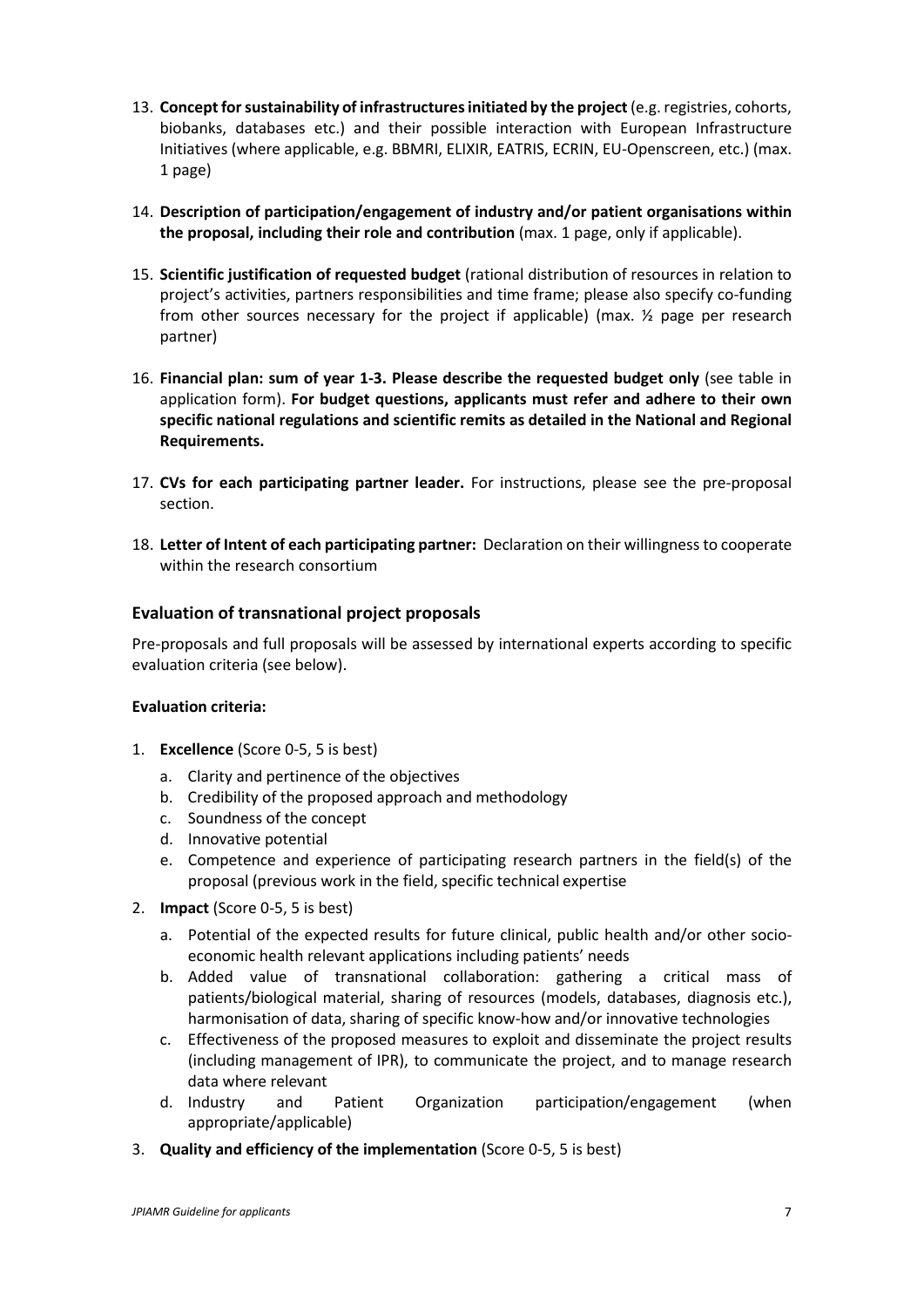- a. Coherence and effectiveness of the work plan, including appropriateness of the allocation of tasks, resources and time-frame
- b. Complementarity of the participants within the consortium
- c. Appropriateness of the management structures and procedures, including risk and innovation management
- d. Concept for sustainability of infrastructures initiated by the project
- e. Budget and cost-effectiveness of the project (rational distribution of resources in relation to project's activities, partners responsibilities and time frame)

Only the three main criteria will be scored (no grading of the sub-criteria).

#### **Scoring system:**

**0: Failure.** The proposal fails to address the criterion in question, or cannot be judged due to missing or incomplete information.

**1: Poor.** The proposal shows serious weaknesses in relation to the criterion in question.

**2: Fair.** The proposal generally addresses the criterion, but there are significant weaknesses that need correction.

**3: Good.** The proposal addresses the criterion in question well but certain improvements are necessary.

**4: Very good.** The proposal addresses the criterion very well, but small improvements are possible.

**5: Excellent.** The proposal successfully addresses all aspects of the criterion in question.

Evaluation scores will be awarded for the three main criteria, and not singularly for the different aspects listed under the criteria. The threshold for individual criteria will be three (3). The maximum score that can be reached from all three criteria together is 15 points.

#### <span id="page-9-0"></span>**Post-Award administrative requirements/reporting**

#### **Ethics Approval**

Each funded consortium must have all necessary ethics approvals for research on animals, and/or research involving human subjects or data/samples obtained from human subjects according to national/regional law and regulation and in compliance with EU Horizon 2020 rules before initiation of such research. Applications for ethical approval and ethical approvals should be made available immediately to the JPIAMR JCS on request. JPIAMR may at any time perform an ethical review of research performed or planned by the project.

Deviations from the submitted research plan affecting research under ethical approvals must be reported to the Coordinator of the project and to all funding agencies of partners in the project.

Any partner of a consortium in breach of research ethics regulation will subject the whole project for re-evaluation by all funding agencies of the project resulting in potential inhibition of all activities, withdrawal of funds, cancelling of contracts, and /or legal action or other sanctions according to national law.

#### **Consent to handle and publish personal information of awardees**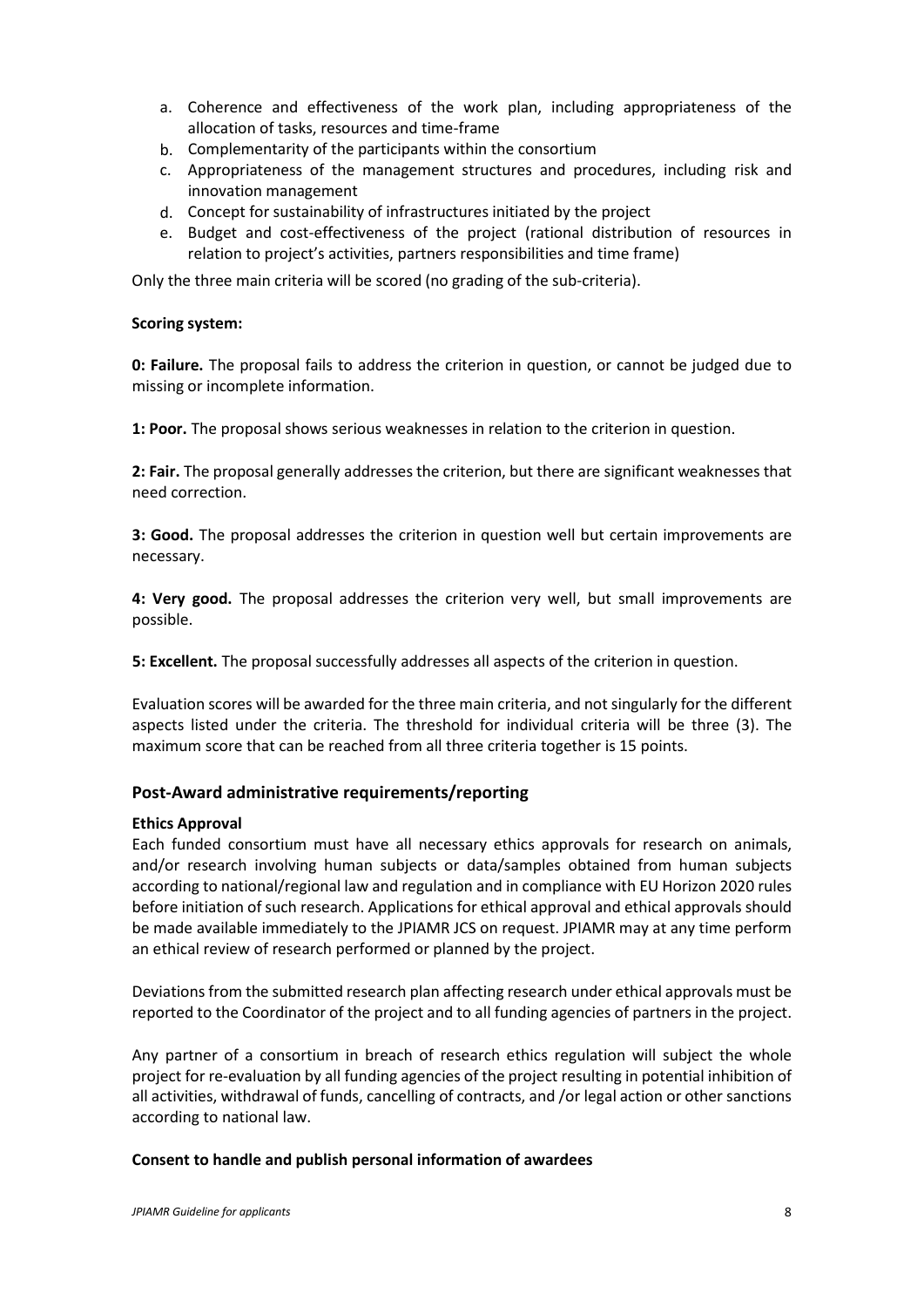By submitting an application to JPIAMR calls members of funded consortia give consent to the JPIAMR to processing of my personal data submitted in the application in accordance with the EU Directive on General Data Protection Regulation (EU 2016/679). The consent includes transfer of my personal data to third countries (non-EU/EEA-countries).

#### **Consortium agreement**

Each funded consortium need to set up a consortium agreement (CA) signed by all participants. The project consortium is strongly encouraged to sign a CA before the start of the project to clarify the potential IPR matters (such as licensing in, licensing out, patent and exploitation strategy). The CA should be provided to the call secretariat together with the mid-term report one and a half year after the start of the project. The points that must be addressed in the CA are detailed in the Annex A.

#### **Grant and Payment**

Each partner will be funded through national/regional grants from their respective funding agency. National reporting requirements apply according to the national rules of each specific country (See Country-specific information). All information on contract issues, payment schedule, and national reporting requirements will be provided by the respective funding agency.

#### **JPIAMR Reporting**

The Coordinator of funded consortia have an obligation, in addition to any national reporting requirements, to submit mid-term and final scientific reports, two months and three years after the project has finished, to the JPIAMR Joint Call Secretariat and, on request, supply the JPIAMR with updated information of the project and its results for promotion and dissemination of JPIAMR activities. Moreover, Coordinators are expected to participate in, and contribute to, JPIAMR workshops and other events associated with the call.

#### **Acknowledgements**

All dissemination of project results (in any form, including electronic) must include the following text: "This project has been supported under the framework of the JPIAMR - Joint Programming Initiative on Antimicrobial Resistance". Exception to this acknowledgement requirement can be given upon request by the JPIAMR Call Secretariat.

#### **Intellectual Property Rights**

The ultimate goal of Joint Programming is to bring together national research efforts in order to make better use of Europe's public R&D resources and to tackle common European challenges more effectively in selected key areas.

In order for Joint Programming activities to contribute effectively to socioeconomic growth, the results of the research activities must be exploited. This requires appropriate identification and protection of the intellectual property being generated and an effective knowledge transfer. Any particular protection and exploitation strategy should be agreed before the research activities start.

Depending on the nature of the research and on the interests of the different parties, if there are opportunities for exploitation, it is recommended that parties decide in advance on either adopting a common exploitation strategy or leaving exploitation of results to the party best placed to commercialise it, with appropriate compensation mechanisms for the contributing parties.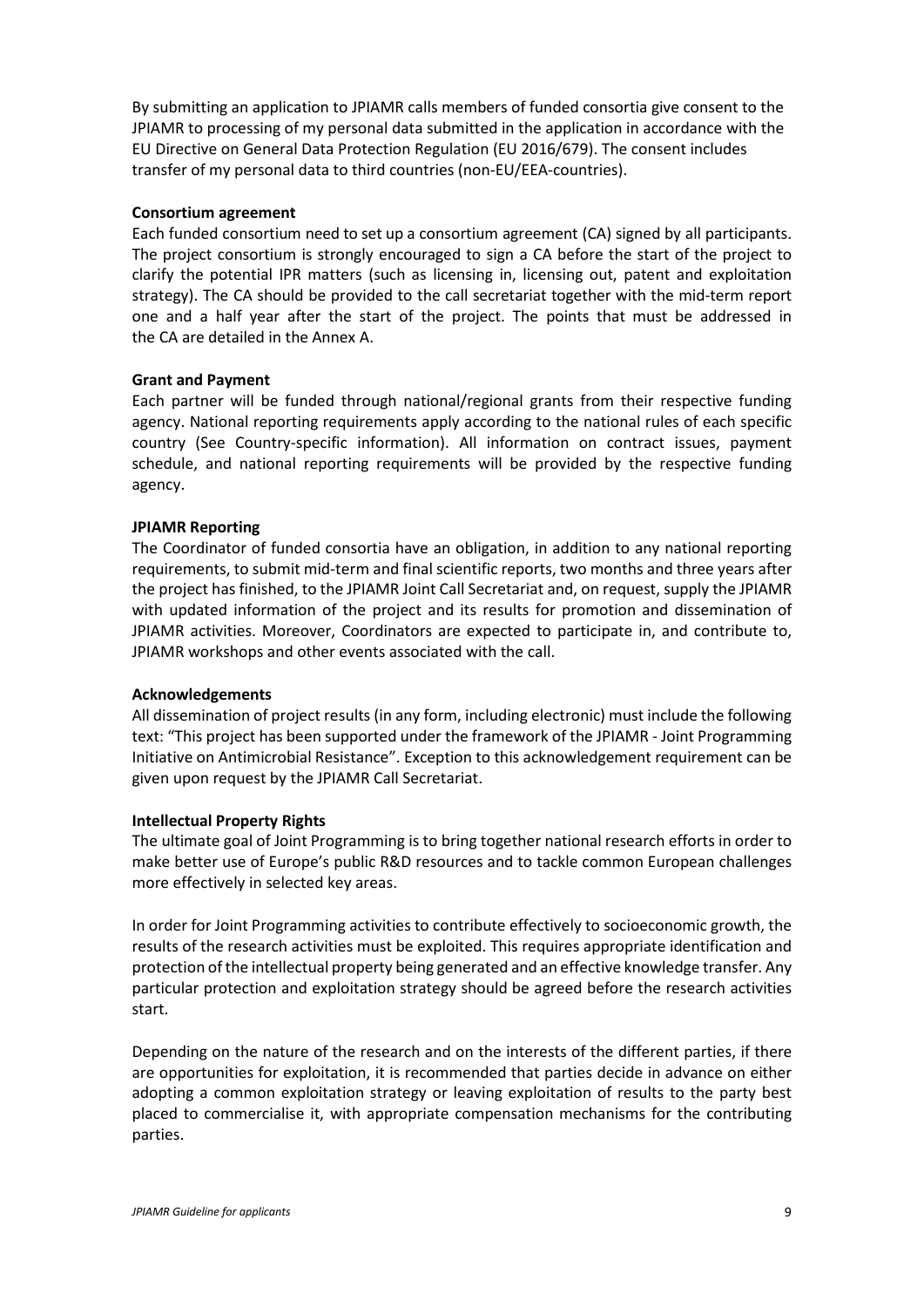#### **Open Access and Open Data**

The researchers involved in the JPIAMR funded projects must ensure that the society can be made aware of the non-confidential information about the project. Unless it goes against their legitimate interests, each beneficiary must — as soon as possible — 'disseminate' its results by disclosing them to the public by appropriate means (other than those resulting from protecting or exploiting the results), including in scientific publications (in any medium).

The JPIAMR promotes Green and Gold Open Access measures, as recommended by the EC Recommendation on Open Access policies for Member States (17th July 2012), towards Horizon 2020.

Open access to research data refers to the right to access and re-use digital research data. Openly accessible research data can typically be accessed, mined, exploited, reproduced and disseminated free of charge for the user.

"Research data" refers to information, in particular facts or numbers, collected to be examined and considered and as a basis for reasoning, discussion, or calculation. In a research context, examples of data include statistics, results of experiments, measurements, observations resulting from fieldwork, survey results, interview recordings and images. The focus is on research data that is available in digital form.

The Guidelines on Data Management in Horizon 2020 provide researchers with indications on how they can comply with their responsibilities regarding research data quality, sharing and security and can serve as an advice document on making data openly accessible.

In the context of the JPIAMR, the following policy should apply:

- Publishing costs in an open access context, related to scientific results obtained in the context of a JPIAMR project, should be considered eligible.
- JPIAMR expects researchers to maximize the opportunities to make the research data resulting of their scientific work available for free in an open repository.
- In case that data originate from ongoing projects, the related funding conditions need to be taken into account and the conditions cannot be overruled.
- Authors are encouraged to retain their copyright or, in case of transfer of copyright to third parties, at least to retain the right to disseminate via open access.

With a view to worldwide academic openness, the community of researchers should be motivated to join the European Data Movement.

Further information can be found at the "Guidelines on Open Access to Scientific Publications and Research Data in Horizon 2020":

[http://ec.europa.eu/research/participants/data/ref/h2020/grants\\_manual/hi/oa\\_pilot/h2020](http://ec.europa.eu/research/participants/data/ref/h2020/grants_manual/hi/oa_pilot/h2020-hi-oa-pilot-guide_en.pdf) [hi-oa-pilot-guide\\_en.pdf](http://ec.europa.eu/research/participants/data/ref/h2020/grants_manual/hi/oa_pilot/h2020-hi-oa-pilot-guide_en.pdf)

# <span id="page-11-0"></span>**Transnational Networks**

The Networks set out to assemble motivated groups of leading experts to enhance resource alignment and maximise existing and future efforts to combat AMR by pushing forward the conceptualisation of ideas and in turn providing white papers, prospective views, guidelines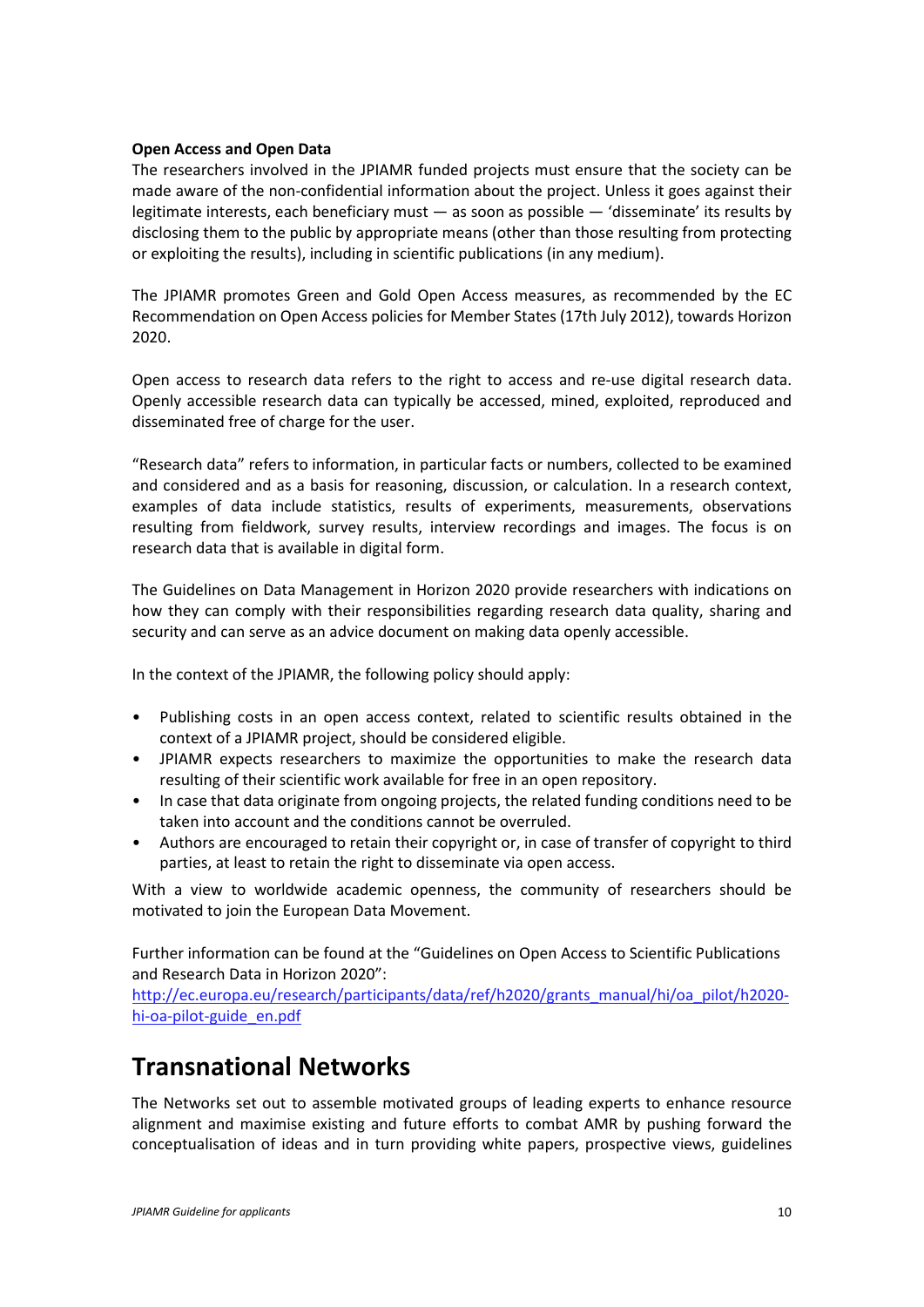and/or best practice/roadmap/systematic reviews and frameworks of value to the wider research community. Note that the Network calls are not for research. Based on the priority topics identified in the JPIAMR Strategic Research and Innovation Agenda, calls tackle one or more of the suggested focal areas. Networks should be assembled with an emphasis on what is needed at a National and International level to address AMR.

## <span id="page-12-0"></span>**Characteristics and mode of operation of the Networks**

- The Networks should be guided by a network project plan and complete the work in a 6-12 month period (plus [2](#page-12-3) months to deliver the final report)<sup>2</sup>.
- Networks should involve key opinion leaders with an internationally competitive track record in AMR research and policy.
- They should be led by an individual with the capacity and commitment to drive a collaborative group and output-directed process. This individual does not necessarily need to be the most senior person in the Network.
- A typical arrangement would entail small workshops at the beginning and end of the process, with sub-groups established to achieve more focused work through remote working.
- Consideration should be given to establishment of an external reference group to ensure that objectivity is maintained in developing the Network conclusions and recommendations.

# <span id="page-12-1"></span>**Eligibility and Composition of Networks**

- Applications must be led by a coordinator from an eligible institution within one of the JPIAMR participating countries in the call.
- Only transnational Networks will be funded. To qualify for funding, each proposal must involve at least 15 contributors from 10 different countries<sup>[3](#page-12-4)</sup>.
- As a cross-JPIAMR activity, experts from all JPIAMR member countries may participate in the Networks, including experts from countries that are not financial participants in the call [\(http://www.jpiamr.eu/about/participating-members/](http://www.jpiamr.eu/about/participating-members/) ). In addition, Networks can include key expertise from non-JPIAMR countries.
- Network contributors are permitted to be members of more than one Network however, individuals cannot act as Network coordinator for more than one proposal.
- Following the evaluation of the proposals, the participating funding organisations will align Networks selected for funding with the funding available.
- Members can be added to the Network as the Network develops further, and if additional experts and knowledge would benefit the Network output success. Albeit within the original budget for the Network.

#### <span id="page-12-2"></span>**Submission of Transnational Network proposals**

The application form is available on the JPIAMR website [\(http://www.jpiamr.eu/\)](http://www.jpiamr.eu/) in connection to the specific call. Submission of proposals will be done using the Application Form provided. Application forms must be submitted by the Network coordinator on the online submission website.

Applications must cover the following:

<span id="page-12-3"></span>*<sup>2</sup> For specific calls, such as Network Plus, the duration of the Network activities can vary. Please see specific call texts for more information.*

<span id="page-12-4"></span>*<sup>3</sup> For specific calls, such as Network Plus, the number of contributors in each Network can vary. Please see specific call texts for more information.*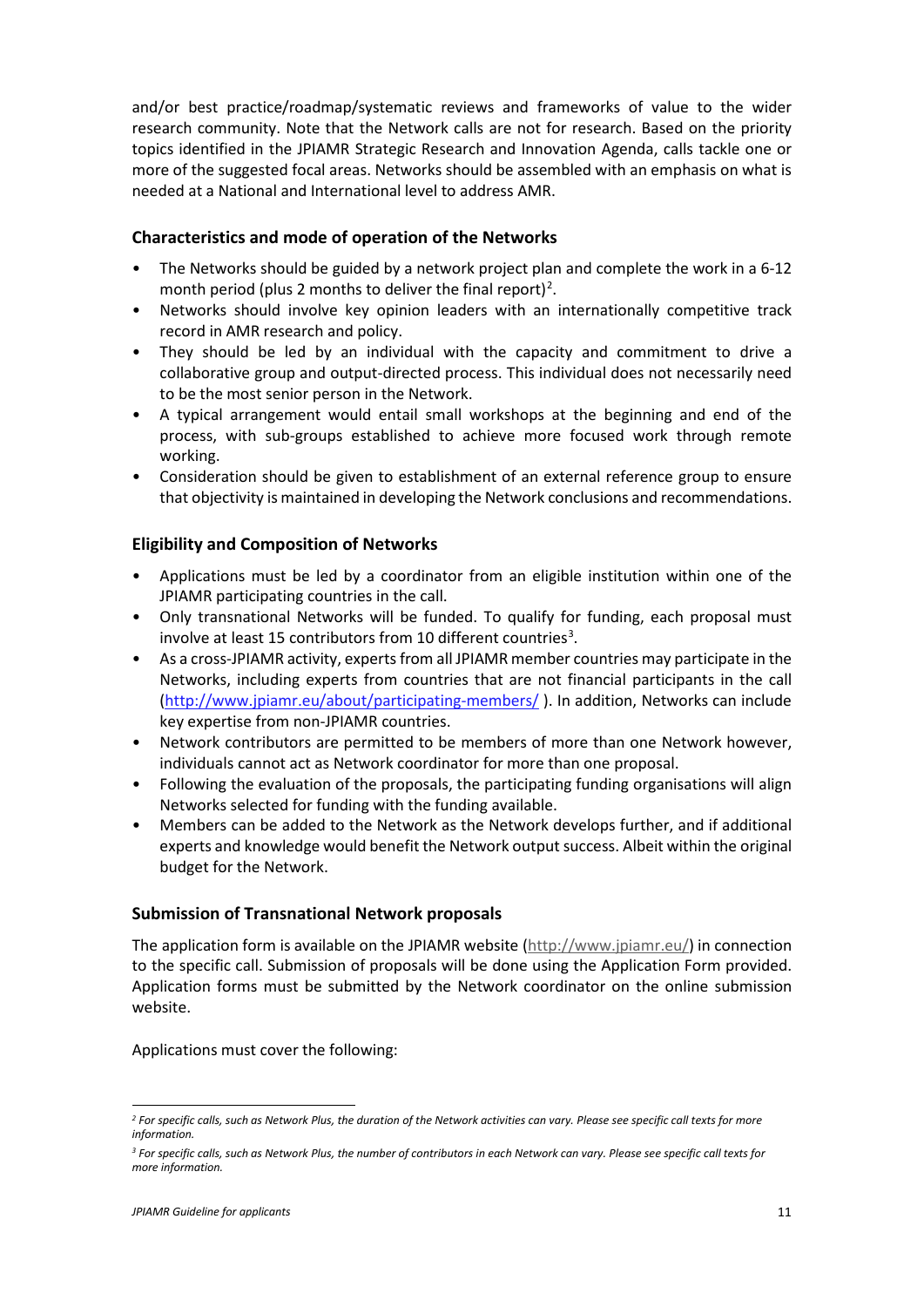- the rationale for the proposed activities, identifying a clear question to be addressed, and why the outputs will uniquely contribute to moving AMR research forward;
- the objectives and mode of operation of the Network, specifying the work-plan and timeline for delivery;
- the identity of the experts to be involved, specifying the leadership/coordinator for the exercise;
- where appropriate, the identity of experts who will act as an advisory reference group for the process to help validate the outputs;
- Network project plan with expected outcomes and deliverables, including dissemination.
- a breakdown of the budget requested;

The general timeline of a Network call<sup>[4](#page-13-2)</sup> is:

| Jan - April        | Publication of the transnational call for Networks                   |
|--------------------|----------------------------------------------------------------------|
| May/June           | Deadline for proposal submission                                     |
| August - September | Evaluation TC Meeting and funding recommendation to national funding |
|                    | agencies                                                             |
| December - January | Expected Network start (also subject to national procedures)         |

## <span id="page-13-0"></span>**Evaluation of transnational Networks proposals**

Proposals will be assessed by international experts according to specific evaluation criteria (see below).

## <span id="page-13-1"></span>**Evaluation criteria of Networks**

Three different criteria are used for evaluation of proposals:

#### **1. Excellence**

- a. Clarity and pertinence of the objectives of call, the JPIAMR Strategic Research and Innovation Agenda, and relevant global or international AMR action plans, including the UN 2030 Sustainable Development Goals.
- b. Credibility of the proposed approach with respect to relating to, or incorporation of existing networks, and/or previous experiences and results thereof.
- c. Soundness of the concept, with respect to inclusion of key experts, stakeholder perspectives (e.g. industry, health care, patients, policy level), both new and wellestablished researchers, and geographical coverage of JPIAMR member states and beyond.
- d. Network potential to establish new and broader partnerships for collection and aggregation of new knowledge, joint analysis of scientific problems, and the development of innovative solutions with relevance for JPIAMR member states.
- e. Competence and experience of participating research partners in the field(s) of the proposal (previous work in the field, expertise)

#### **2. Impact**

- a. Potential of the expected output to direct and/or support future AMR research, education, and clinical practice.
- b. Potential of the expected output for uptake by industry to support innovation and development of new therapies, diagnostics, and infection control measures.

<span id="page-13-2"></span>*<sup>4</sup> For specific calls, such as Network Plus, the timeline for Network calls can vary. Please see specific call texts for more information.*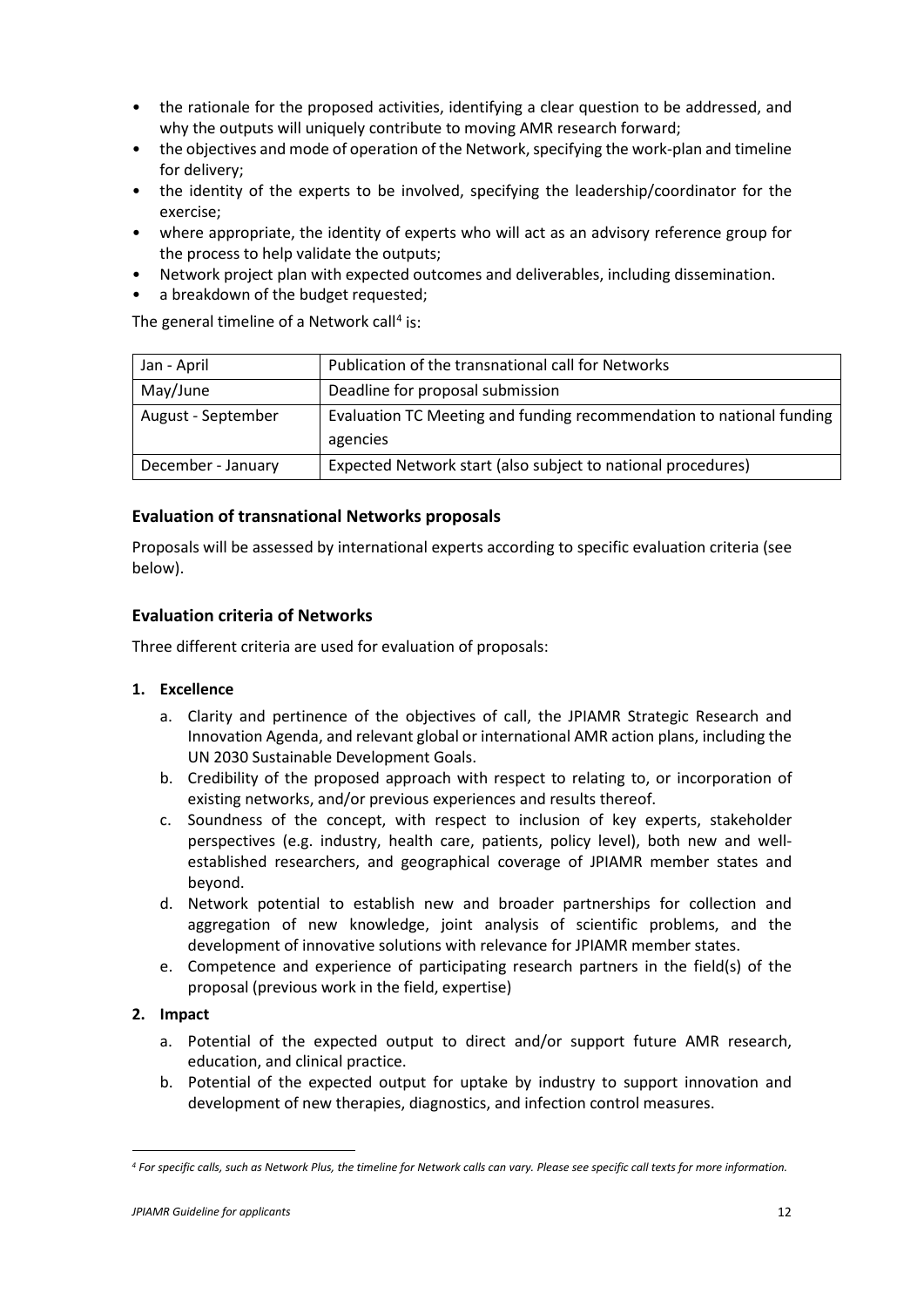- c. Potential of the expected output to provide guidance or an evidence-base for public health, animal health, regulatory, environmental and/or other AMR relevant polices.
- d. Added-value of transnational network: Potential to pool talent and resources in new constellations, harmonisation of data, sharing of specific know-how and/or innovative technologies, support policy alignment, knowledge transfer, and capacity building in JPIAMR member states and beyond.
- e. Potential for JPIAMR to exploit, share, and disseminate the network output for the purpose of engaging in collaborations with international organisations and national governments and agencies.

#### **3. Quality and efficiency of the implementation**

- a. Coherence and effectiveness of the work plan, including detailed process description, well-defined output and time plan, appropriateness of the allocation of roles of participants, tasks, and resources.
- b. Complementarity of the participants within the Network
- c. Appropriateness of the management structures and procedures, including Network administration
- d. Concept for sustainability of Network after end of the project
- e. Budget and cost-effectiveness of the Network (rational distribution of resources in relation to Network's activities, coordinator's responsibilities and time frame)

#### <span id="page-14-0"></span>**Scoring system of Networks**

A scoring system from 0 to 5 will be used to evaluate the proposal's performance with respect to each of the different evaluation criteria:

**0: Failure.** The proposal fails to address the criterion in question, or cannot be judged because of missing or incomplete information.

**1: Poor.** The proposal shows serious weaknesses in relation to the criterion in question.

**2: Fair.** The proposal generally addresses the criterion, but there are significant weaknesses that need corrections.

**3: Good.** The proposal addresses the criterion in question well but certain improvements are necessary.

**4: Very good.** The proposal addresses the criterion very well, but small improvements are possible.

**5: Excellent.** The proposal successfully addresses all aspects of the criterion in question.

Evaluation scores will be awarded for the three main criteria, and not singularly for the different aspects listed under the criteria. The threshold for individual criteria will be three (3). The maximum score that can be reached from all three criteria together is 15 points.

#### <span id="page-14-1"></span>**Post-award requirements**

#### **Expected outputs and evaluation**

• Networks are required to produce a report no later than 2 months after the end of the funding period. This should contain, for example, white papers, prospective views, guidelines, and/or best practice frameworks, and will be published on the JPIAMR website.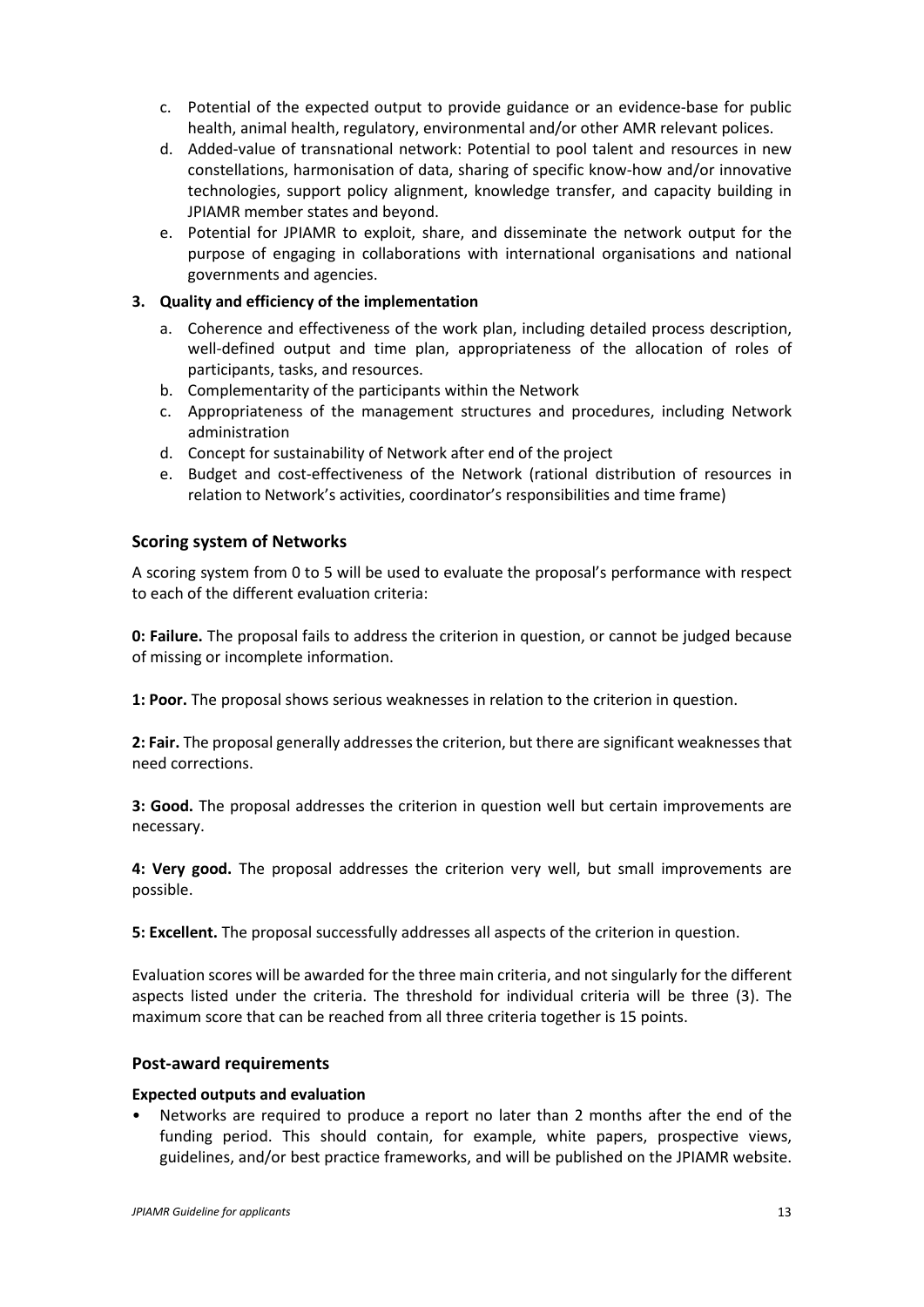This report is expected to act as a reference point for the wider AMR research community and stakeholders in planning/delivering future research studies.

- Applicants should also put forward an appropriate plan to disseminate the outcomes, for example, through formal publications in scientific journals or in workshops. This should be done in liaison with the JPIAMR, through the Joint Call Secretariat.
- In addition, unless the JPIAMR requests or agrees otherwise or unless it is impossible, any dissemination of results (in any form, including electronic) must include the following text: "This project has been supported under the framework of the Joint Programming Initiative on Antimicrobial Resistance".

The applicants will refer to the quick guide displayed on the JPIAMR website or on the online submission tool to provide an overview of the Intellectual Property and Open Access issues. This is a support document to be taken into account within the JPIAMR funded projects.

- It is recommended that Networks invite one or two JPIAMR members to their organised workshops or meetings (at least once during the Network funded period) as observers at the JPIAMR member's expense and not the expense of the Network budget.
- Successful Networks will be asked to organise a final and common review seminar to present their results. This meeting will be supported by JPIAMR funding.

## **General reporting requirements and other obligations of JPIAMR grantees**

The coordinator will be funded by national grants for the Network. The grant should be used for meetings, workshops, and travel in order to fulfil the goal of the network. A report should be submitted to the JPIAMR within two months of the final date of the project. The Network will also be required to take part in a workshop presenting their results. The workshop will gather all successful Networks that were funded by the call and will be hosted by one of the Networks.

In addition, grantees have an obligation to supply the JPIAMR with updated information of the consortium and its results for promotion of the call, if requested.

All dissemination of results from the funded projects should acknowledge funding from the JPIAMR. Coordinators are expected to participate in and contribute to JPIAMR workshops and other events associated with this call.

# <span id="page-15-0"></span>**Privacy**

Responding to a JPIAMR call for proposals, either as coordinator or partner, gives JPIAMR and associated funding agencies (i.e the CSG) the right to use and store the information submitted for analysis of the call success rate, national response rate, etc. Information will only be shared between members of the call steering group and the JPIAMR secretariat. No individual/private data will be published.

Accepting a JPIAMR grant award and associated grant contract from a national funding agency gives JPIAMR and associated funding agencies (i.e. the CSG) the right to store, share, publish and analyse information on beneficiaries and consortia (rules may differ between different countries). No data will be shared with third parties or commercial entities.

# <span id="page-15-1"></span>**Contact persons**

The only official line of communication for the proposal is between the Joint Call Secretariat and the project/network coordinator. The coordinator will be the person contacted by the Joint Call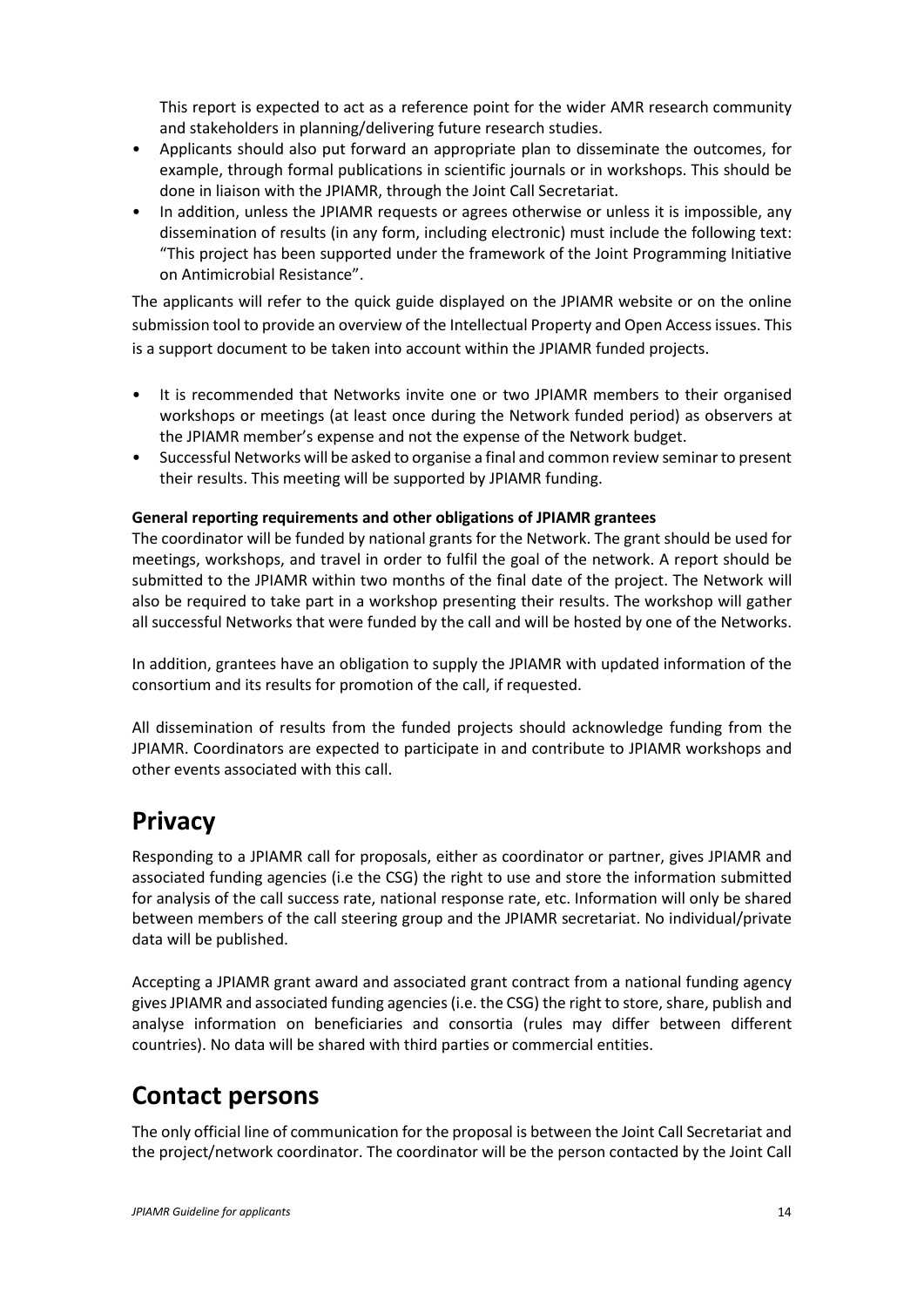Secretariat during the application procedure, so he/she must forward this information to other participants. Each funding organisation has national contact persons who can be contacted for information about the specific national requirements. See the specific call text for contact details.

Please note that country specific requirements apply to any call. Compliance with the national/regional regulations specified in the call document country specific information is mandatory. Contact your national/regional funder for information about the specific national requirements.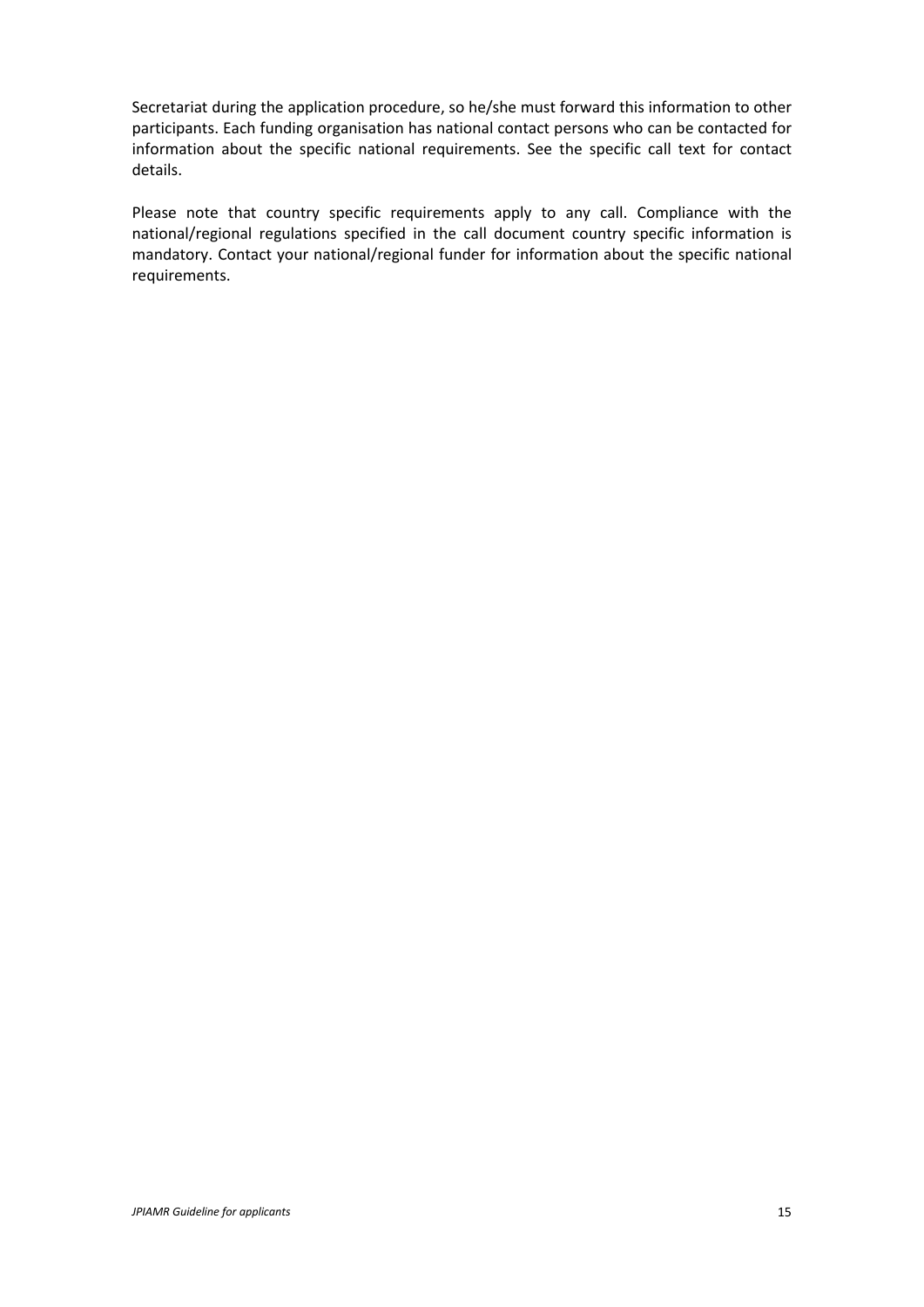# <span id="page-17-0"></span>**Appendix A: Guidelines for Consortium Agreement for transnational Project/Network participants**

Each consortium should provide a Consortium Agreement (CA) signed by all participants before the start of the project to clarify the potential IPR matters (such as licensing in, licensing out, and patent and exploitation strategy). The CA must address (as a minimum), the following points:

- common start date and duration of the research project
- organisation and management of the project
- role and responsibilities of each partner, resources and funding
- confidentiality and publishing
- Intellectual Property Rights (if applicable)
- decision making within the consortium
- handling of internal disputes
- the liabilities of the research partners towards one another (including the handling of default of contract).

Any issues regarding funding are a bilateral matter between each project partner and the relevant funding organisation and should be excluded from the CA. The CA together with any other information required by national/regional regulations must be made available on request to the national funding agencies.